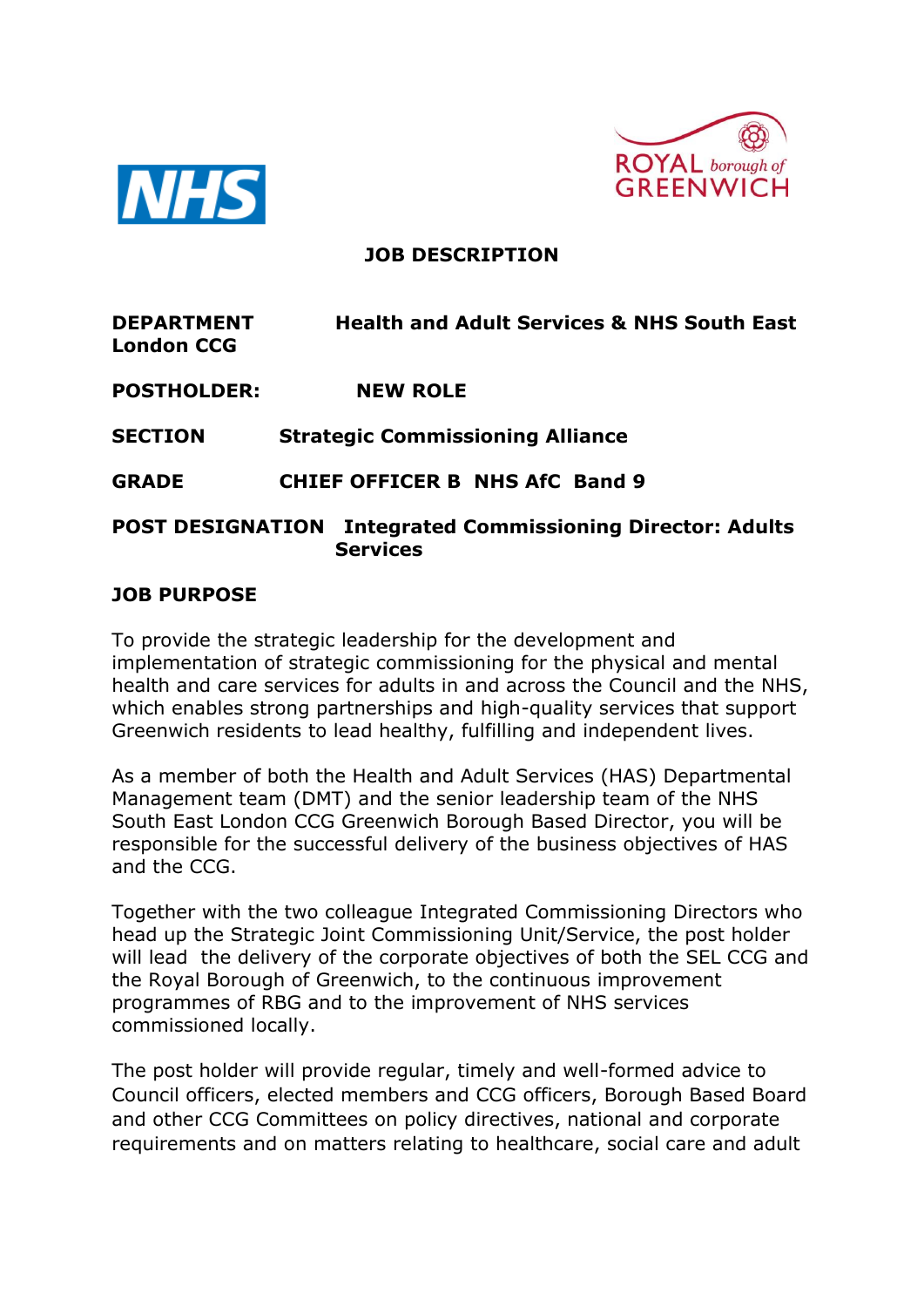commissioning, including advice on alternative service provision methods and opportunities.

The post holder will lead transformational change through commissioning and market management, including further integration of health, social care and other forms of support.

The post holder will be accountable for the oversight, deployment and effective management of CCG and RBG budgets used to commission the relevant health, social care and joint services for adults, along with the management of key staff based in the Unit.

The post holder will exercise lead responsibility for Section 75 and other partnership agreements between bodies, ensuring good governance is applied and best value secured.

# **JOB OUTCOMES**

To be Integrated Commissioning Director: Adults Services with direct responsibility for the strategic leadership and management of the following commissioning functions:

- Community health services
- Adult Social Care services
- Physical and Sensory disabilities
- Older adults
- Non-acute mental health services
- Learning disability services
- Voluntary, community and other third sector services
- Continuing Healthcare (CHC) services
- Oversee Better Care Fund and any other jointly agreed pooled funds as required
- 1. Develop and ensure delivery of commissioning strategies which meet organisational objectives and improve the health, care and well-being outcomes for Greenwich residents.
- 2. Ensure the development of a local vibrant market and its workforce so that it meets the needs of our local population in as sustainable a way as possible.
- 3. Ensure strong partnership arrangements, especially formal ones such as S75 arrangements, that work effectively to deliver services.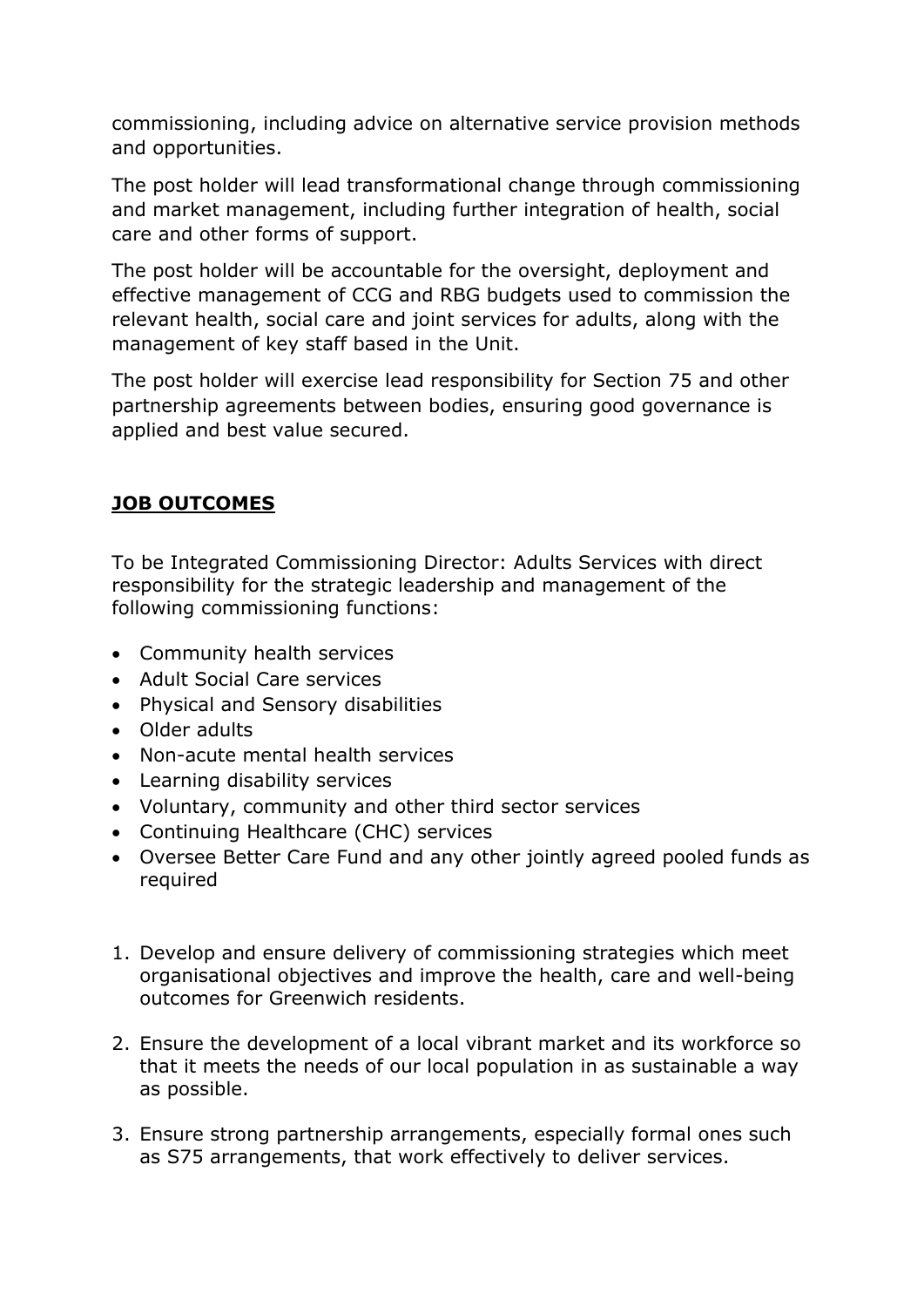- 4. To provide corporate leadership for the development of commissioning for borough based services in line with the best practice in commissioning
- 5. To develop approaches to commissioning that address personalisation and whole person pathway from self-care and illness prevention through social, primary, community, secondary and tertiary care, taking into account national guidance, evidence based practice and strategic priorities.
- 6. To lead a high-quality adults integrated commissioning team for the CCG and RBG which achieves cultural change through appropriate challenge and engagement, including through the development of an assets-based commissioning approach.
- 7. To create an integrated strategic commissioning framework for adult services that incorporates appropriate governance structures, and which supports an integrated approach to health and care responsive to changes in the NHS and Local Government commissioning landscape.
- 8. To contribute actively to effective Joint Strategic Needs Assessments and Greenwich's Health and Wellbeing Strategy.
- 9. To develop (with clinical commissioning leads) commissioning leadership by clinicians including delegation of responsibility to localities and practices where appropriate and agreed through governance arrangements.
- 10. To develop (with cabinet commissioning leads) commissioning leadership by members including appropriate integrated governance arrangements.
- 11. To lead service improvement initiatives across adult social care and NHS services, which align with the agreed vision and principles for care and support that are strengths-based, personalised and "joined up" around the individual.
- 12. To stimulate innovation and lead change projects across health and care services that deliver improved outcomes and achieve savings.
- 13. Develop and maintain positive relationships with elected members to ensure the Directorate and Lead Member's strategic priorities are effectively implemented and to support Members to undertake their strategic monitoring role.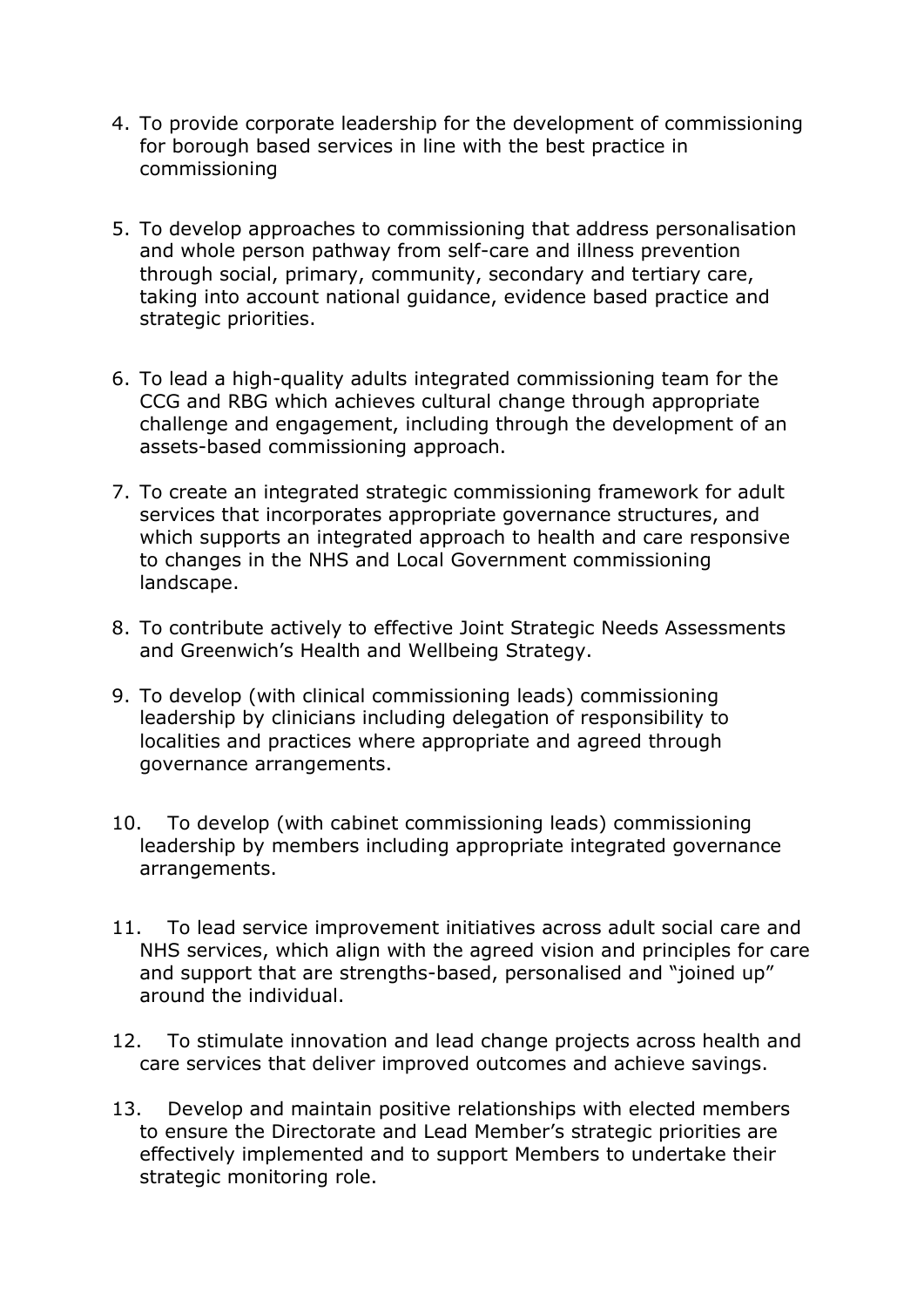- 14. Develop and maintain positive relationships with the SEL CCG Governing Body members, the Accountable officer and ICS Independent Chair, and provide advice and guidance to support the effective delivery of their priorities.
- 15. Actively consider innovative ways of delivering services that provide high quality and good value for money. Research evidence locally and nationally and benchmark with other NHS organisations and local authorities to identify the most effective delivery methods.
- 16. Drive the implementation of consistently high-quality service standards that improve outcomes and patient and resident experience.
- 17. Actively lead reporting and management of performance information and delivery against targets for RBG and the CCG internally, and also in relation to CQC, NHS E/I and other external bodies.
- 18. Oversee delivery of performance for the CCG and RBG using project management and service review approaches.
- 19. Ensure there is effective integration of related services across the joint commissioning unit, across HAS, the wider Council and South East London CCG. Ensure the contribution of providers, partner and contractor organisations is appropriately harnessed.
- 20. Identify performance issues or system risks and take timely action to overcome them through appropriate controls and/or mitigation steps, escalating as appropriate.
- 21. As a member of two senior leadership teams ensure the timely and effective communication and implementation of all agreed policies and processes for the relevant organisation.

#### **Resources: Finance & Budgeting**

- 22. The post-holder will actively contribute to budget setting & budget "Sign off" and contribute to the financial strategies and plans / budgets that support the effective delivery of the CCG's and RBG's strategic priorities.
- 23. The post holder will be accountable for authorising expenditure, procurement processes and management of the allocated system development resource, and ensure sound and prudent financial and resource management for the programmes in line with agreed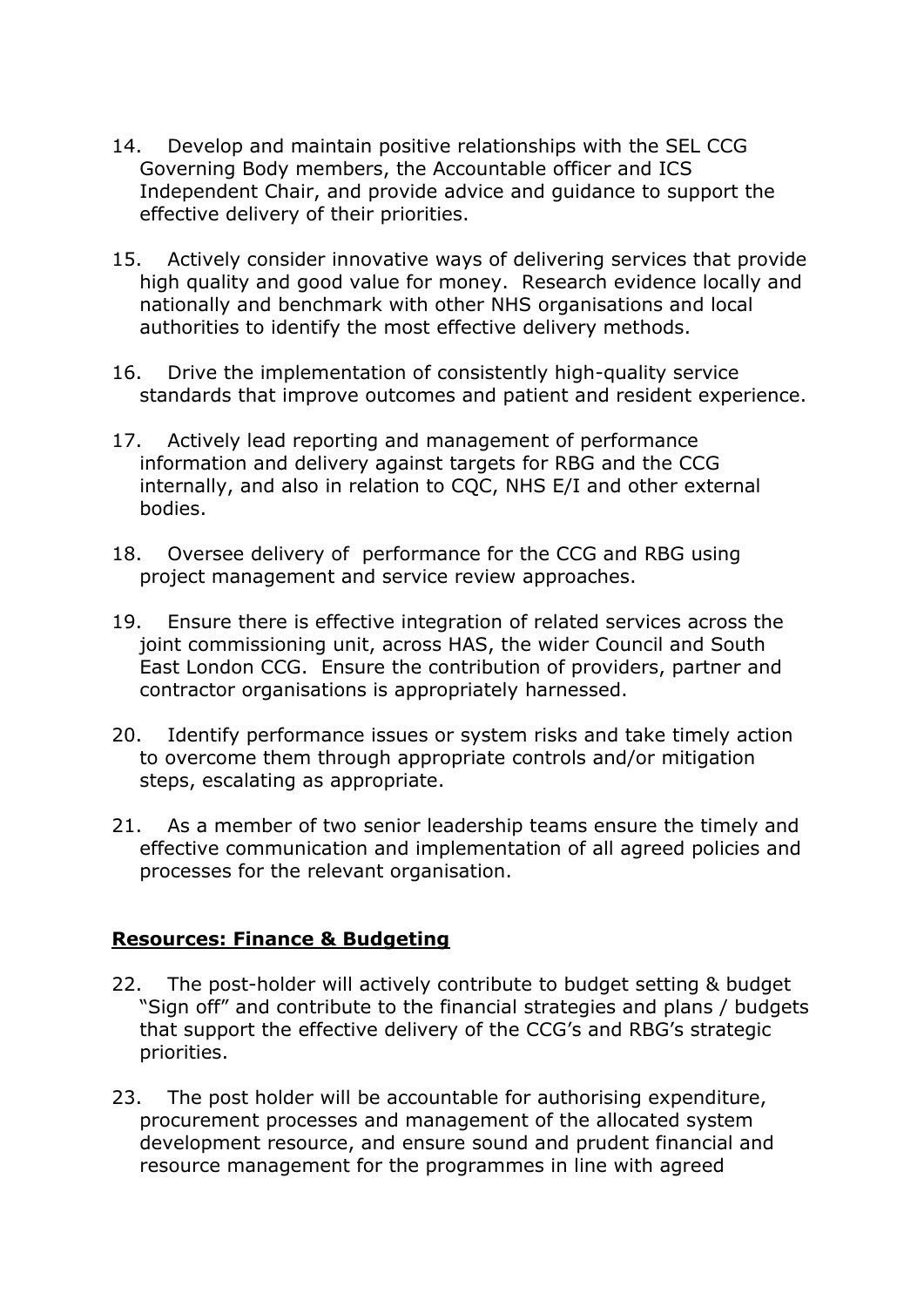delegated authorities/decision rights. The post holder will robustly manage and monitor the allocated adults' commissioning budgets of the CCG and RBG (IRO £100m) to ensure effective control within cash limits, driving down spend where appropriate.

- 24. Lead for the CCG and RBG on the management of Adults pooled budgets (e.g. the Better Care Fund), aligned budgets for commissioned functional areas/client groups and any physical resources associated with these.
- 25. Ensure the Adults Integrated Commissioning staff understand and adhere to appropriate financial controls and the processes in place to support these, along with ensuring all staff are compliant with Standing Orders and Standing Financial Instructions, in the discharge of their budget management responsibilities.
- 26. Constantly strive for value for money and greater efficiency and effectiveness in the use of CCG and RBG financial resources; and hold managers to account to provide services that are delivered or procured that represent value for money.

#### **Staff Leadership & Management**

- 27. Operate as a key member of the Senior Leadership Team in both organisations to drive change and ensure consistent, inspiring and effective leadership.
- 28. Provide direct performance management and feedback to staff, motivating and inspiring managers to role-model leadership and innovation.
- 29. Ensure all staff under the post holder's overall management are being effectively managed and supported to optimise their impact on delivery.
- 30. Ensure that all staff within adults joint commissioning in your area are aware of relevant policies and procedures and that communications are developed and deployed appropriately.
- 31. Lead teams of third parties and/or matrix management internally to deliver multiple areas of complex work through effective partnerships.
- 32. Work across the wider organisation of the CCG and the Council to agree prioritisation of work and redesign of functions to create an efficient and effective system of health and social care.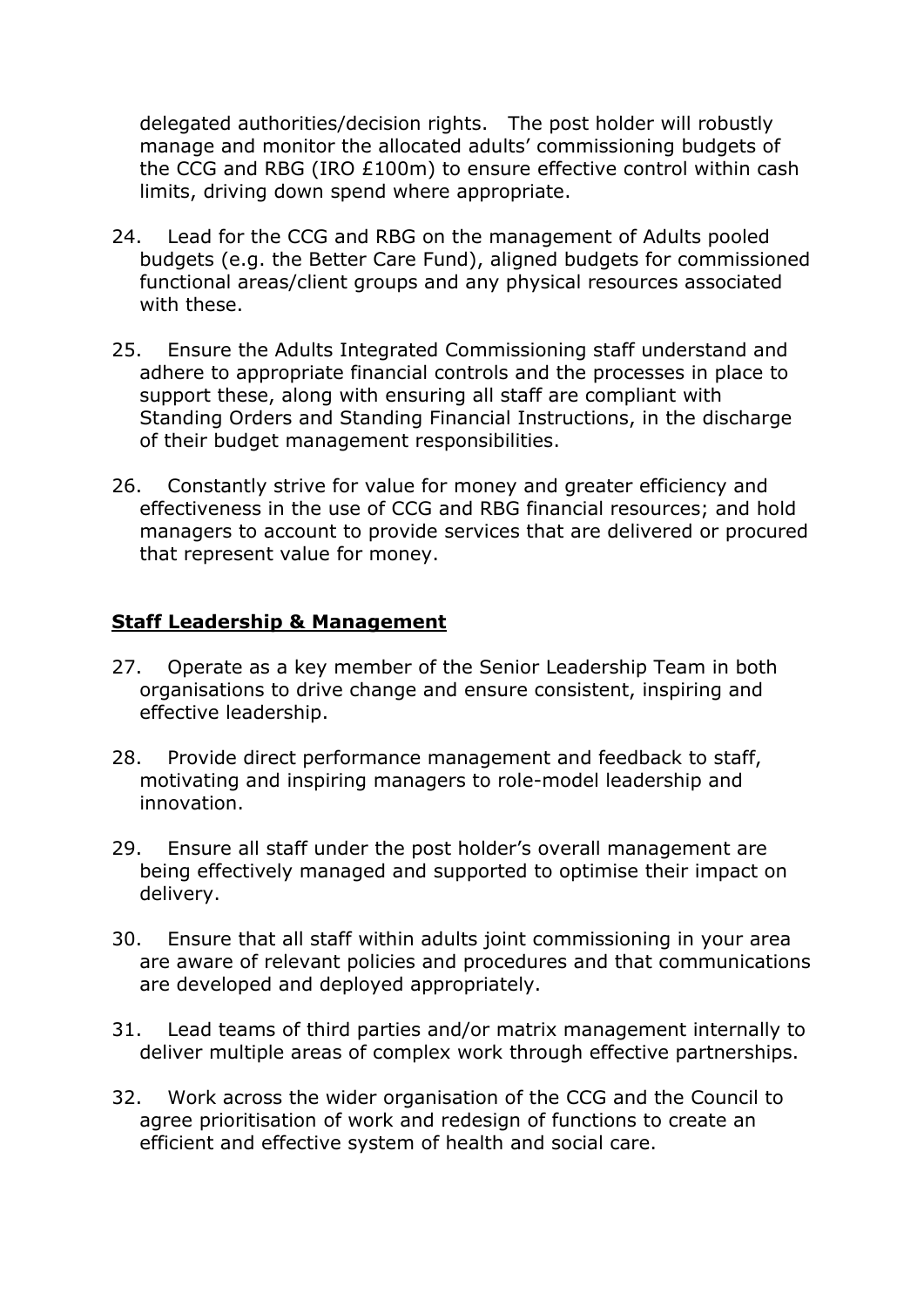33. Responsible for the recruitment and development of staff, including undertaking appraisal and personal development and, where appropriate, progressing any disciplinary or capability issues, in accordance with the policies of the relevant employing organisation.

## **Policy, Service Development & Forward Planning**

- 34. Lead strategic planning and design to meet the vision and strategic direction of the CCG and RBG and the associated activities necessary to deliver transformational change
- 35. Use robust business case and evaluation processes to inform decision making on investment and disinvestment decisions.
- 36. Provide strategic leadership on the interpretation of, and response to, new policy, guidance, legislation and best practice evidence nationally and internationally.
- 37. Identify and secure external investment to ensure Greenwich benefits from relevant initiatives.
- 38. Deal with complex and conflicting subject matter problems in a range of settings and circumstances.

#### Information Management.

- 39. Provide and receive highly complex, sensitive and contentious information, in complying with requirements of information governance and having the ability to deal with resulting potentially challenging situations responsibly.
- 40. Inform IT developments and maximise the use of information management systems to streamline and support the work of services, offer new care and support solutions and to generate analysis to inform use of resources.
- 41. Operate within and provide enhancements to current management information and reporting to enhance decision making processes.

## **Other duties and responsibilities**

- 42. The post holder is expected to work outside of normal office hours, including out of hours cover and attendance at evening meetings or committees, for which no additional payment will be given.
- 43. The post holder will be expected to undertake additional duties or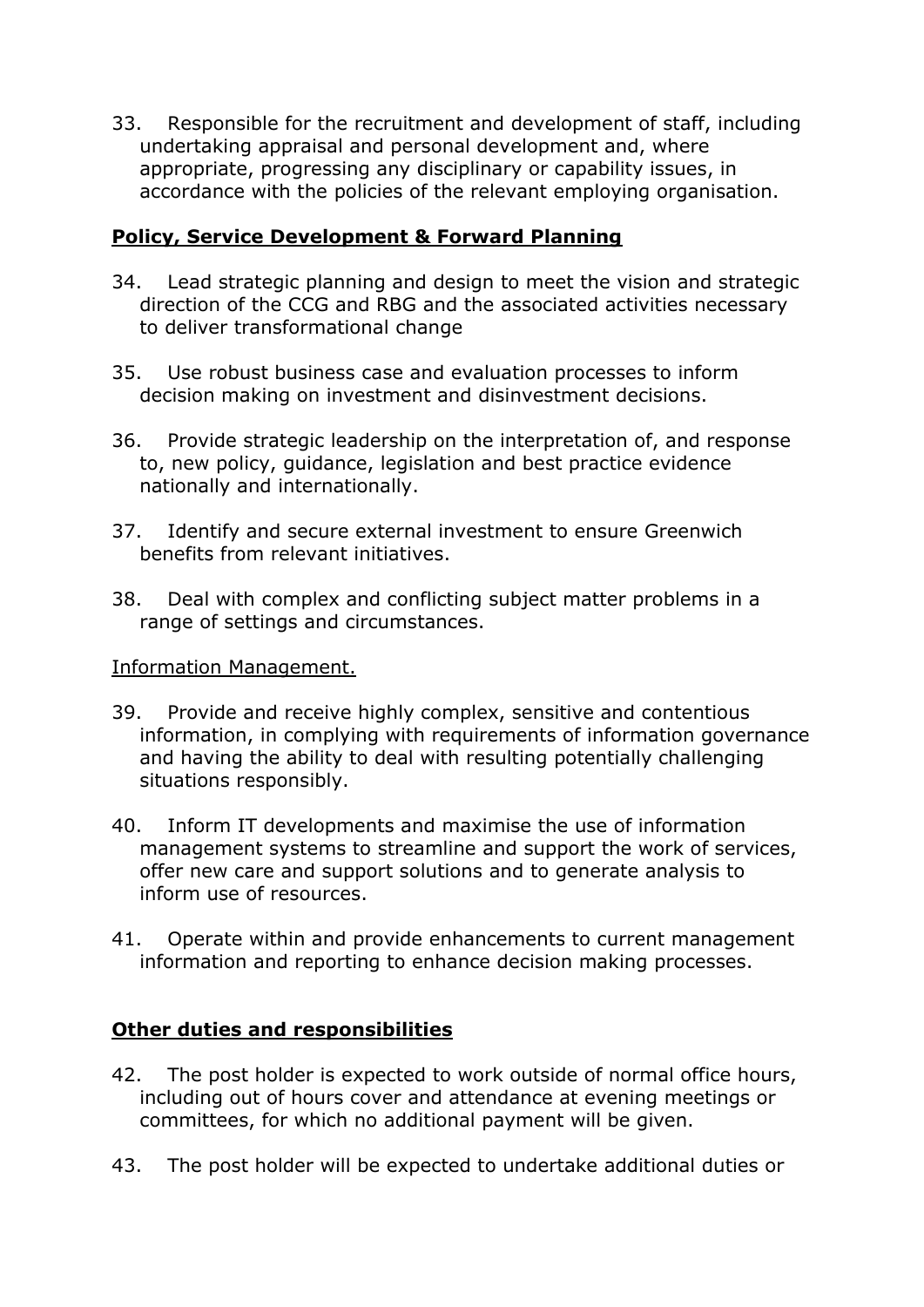responsibilities consistent with the role, as allocated by the Corporate Director (HAS) and the CCG's Borough Based Director.

- 44. Promote equality among all staff, and ensure that services are delivered in a non-discriminatory way, that is inclusive of disadvantaged groups and tackles health inequalities and unwarranted variation in service access or outcomes.
- 45. Participate in emergency planning and business contingency arrangements as directed by the Director of HAS and the CCG's Borough Based Director.
- 46. To undertake all duties with due regard to the provisions of health and safety regulations and legislation, Data Protection/GDPR, the Council's Equal Opportunities and Customer Care policies.
- 47. To perform all duties in line with Council's staff values showing commitment to improving residents lives and opportunities, demonstrating respect and fairness, taking ownership, working towards doing things better and working together across the council.
- 48. To be responsible for undertaking employee investigations, hearings and appeals in line with the RBG policies and procedures.
- 49. Undertake any other work appropriate to the level and general nature of the post's duties.

Designation of the Post to which the Post-Holder normally reports to: dual accountability to **Director of Health and Adult Services and Greenwich Borough Based Director** 

## **PERSON SPECIFICATION**

| <b>Education &amp; Qualifications</b>                                                                                                              |  |
|----------------------------------------------------------------------------------------------------------------------------------------------------|--|
| Educated to Masters level with evidence of continuing<br>professional development across health and adult social<br>care over a significant period |  |
| Professional qualification in health, social care or<br>commissioning, or substantial relevant experience in<br>these areas                        |  |
| <b>Knowledge and Experience</b>                                                                                                                    |  |
| In-depth knowledge of the social care and health system<br>and the relationships with both local and national<br>government priorities.            |  |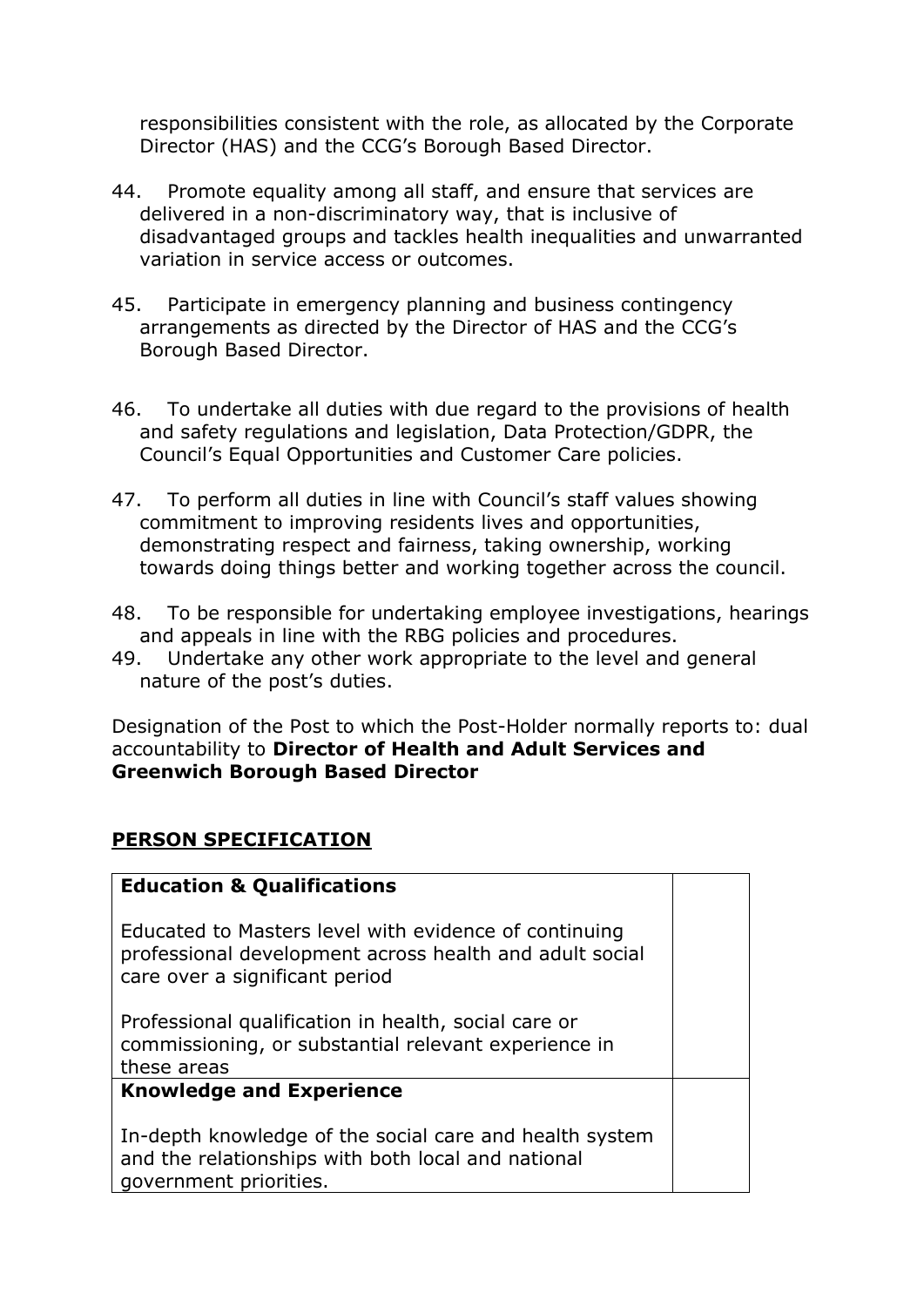Extensive knowledge of health/social care policy and practice along with experience of its implementation gained in a healthcare or social care setting.

Substantial experience of adults' health and social care strategic commissioning which includes difficult and challenging decision-making.

Experience of the delivery of highly complex transformational change programmes and associated projects, which includes business case development.

Substantial experience of working within the financial framework of health and social care statutory organisations, senior level experience of budget setting and budget/resource management including of joint commissioning or shared budgets.

Demonstrable experience of leadership: directing services and multi-disciplinary teams, through times of major change and ambiguity.

Substantial experience of leading teams of professional and specialist staff within a performance management culture.

Knowledge and senior level experience of managing information governance successfully involving services or teams from across different organisations.

An excellent track record in collaborating with local citizens and clients/patients to shape and develop commissioning proposals, including quality improvement when major service changes are proposed.

Commissioning experience which requires the capability to make difficult and challenging decisions to support strategy and vision.

Understanding of the public-sector equality duty and application in commissioning services.

Experience of inter-agency and collaborative working across organisational boundaries at all levels and with different professional groups

**Skills and Abilities**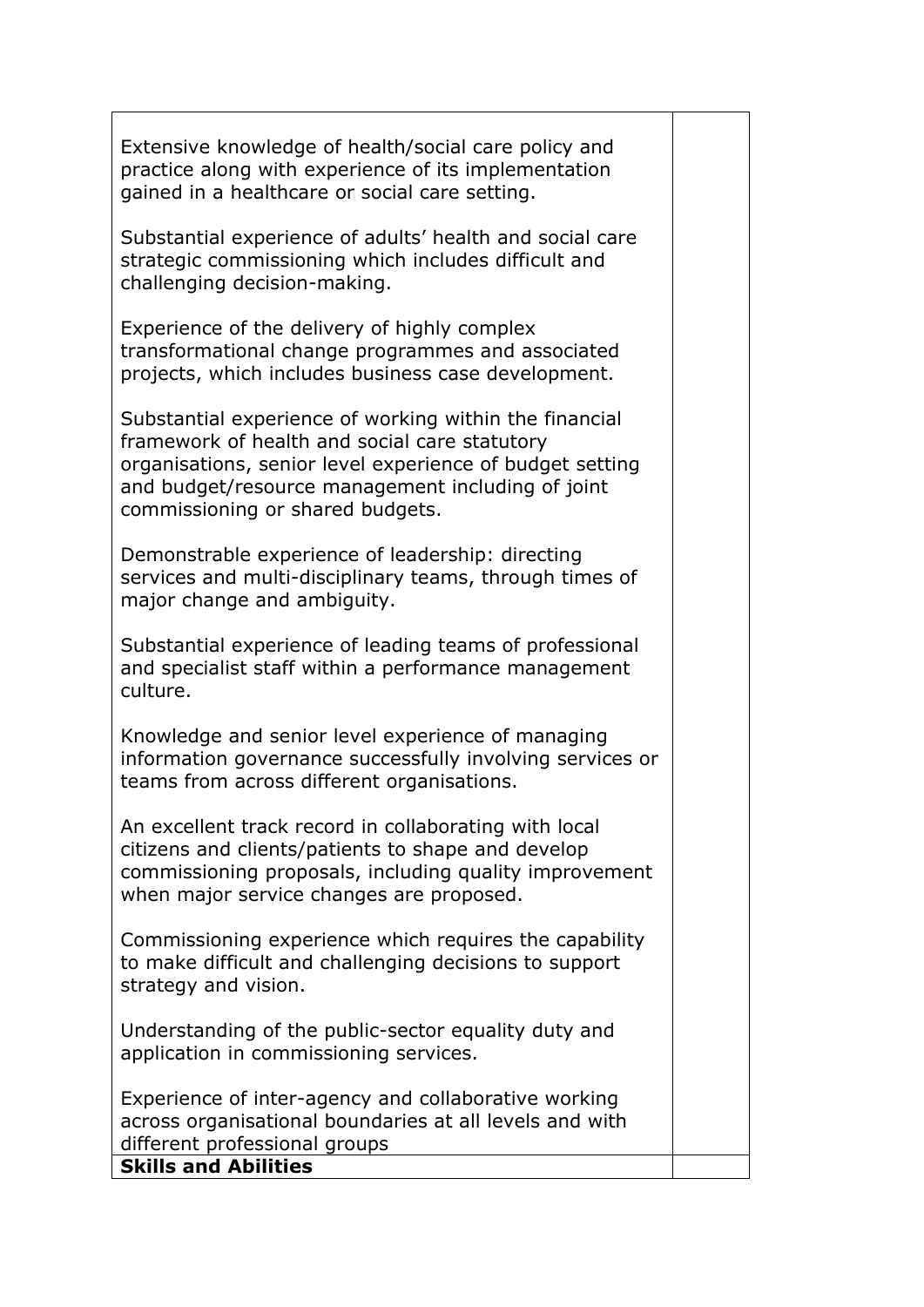Strategic thinker with proven high-level leadership skills and operational nous.

Outstanding influencing, negotiating, prioritising and interpersonal skills underpinned by in-depth knowledge of organisational cultures and own working style.

The ability to explain complex commissioning decisions or policy matters in a clear, compelling and collaborative way to different audiences and stakeholders and across organisational boundaries.

The ability to manage difficult and contentious situations effectively, including those involving elected members, CEOs, clinical leaders, Trade Unions, other external partners, national bodies including Regulators.

Demonstrable leadership capability to set a clear direction of travel in a complex, challenging environment with multiple providers, stakeholders and staff teams whose priorities are not all aligned.

Inter-personal capability to work with clinicians, health and social care professionals within and outside the Council and CCG with the skills to take a partnership approach in leading and working across organisations.

Strongly developed oral and written communication skills with the ability to communicate and manage very complex, highly sensitive and highly contentious information and issues effectively with a range of stakeholders where there are significant barriers to acceptance/consensus.

Confidence and ability to present information and make strategic recommendations, in both formal and informal settings, to a wide range of internal and external stakeholders, including at Council Cabinet/Committees and SEL CCG Board level which may be potentially hostile and antagonistic.

Excellent interpersonal, negotiation and influencing skills and ability to develop and maintain credibility and confidence of colleagues, both internally and externally.